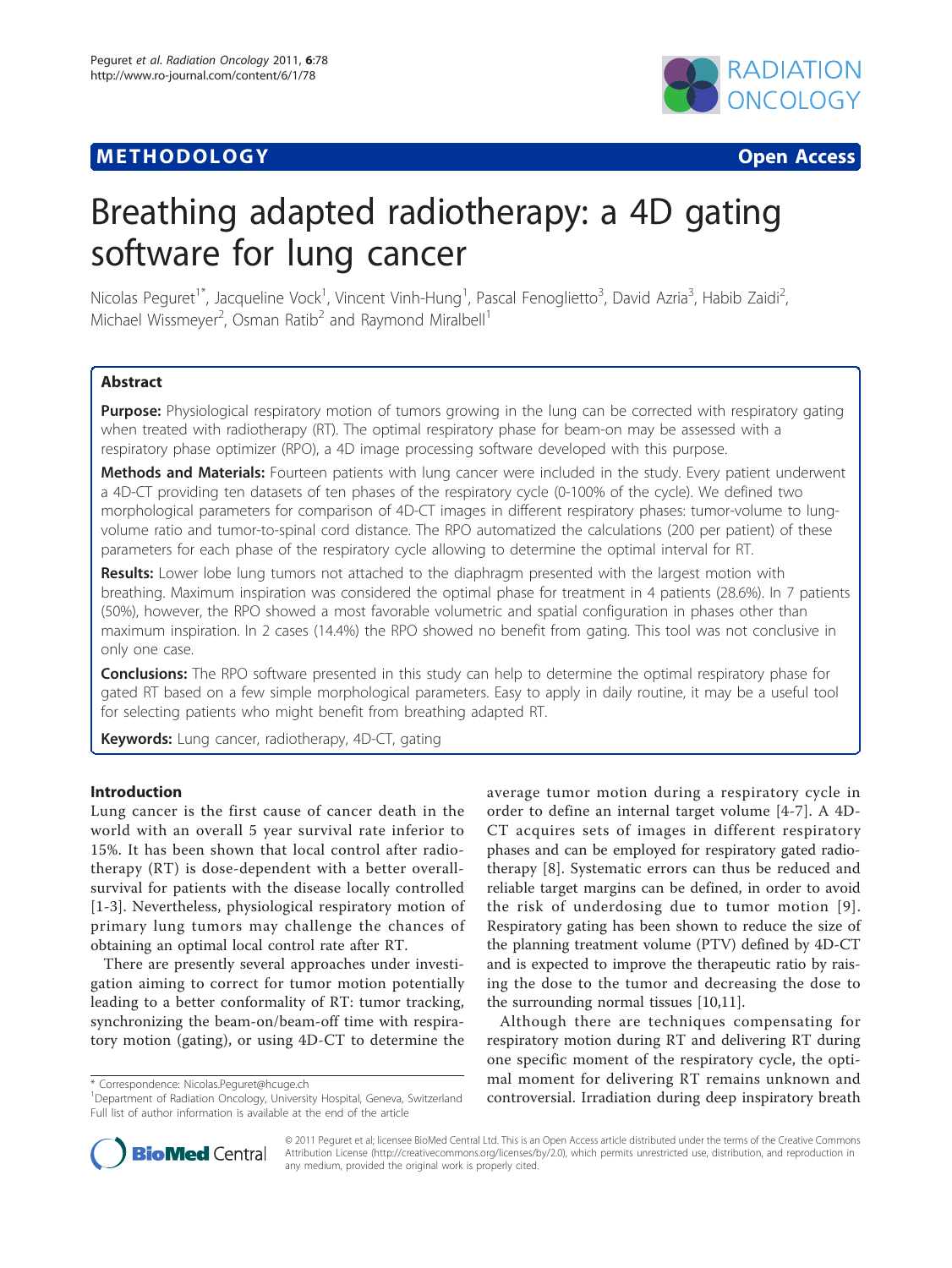hold (DIBH) is considered by some to have dosimetric advantages in terms of lung sparing through the inspiratory expansion of the healthy lung tissue [[12,13](#page-7-0)]. However, DIBH may not be feasible in patients with compromised pulmonary function. On the other hand, end-expiration is considered to be more reliable by others because it is longer and more reproducible than end-inspiration [\[14](#page-7-0)].

In this report we present a respiratory phase optimizer (RPO) for breathing adapted RT (BART) in order to determine the optimal irradiation phase based on a few simple morphological parameters.

## Methods and Materials

Fourteen patients with a primary or recurrent lung cancer were retrospectively studied. 4D-CTs were acquired during 4 to 6 respiratory cycles for every patient in the study. Patient data sets were provided by the Geneva University Hospital (6 cases), the CRLC Val d'Aurelle (6 cases), and by the General Electric Corporation (2 cases).

Ten 4D-CT axial images corresponding to ten time bins (phases) of the respiratory cycle (i.e., in 10% increments) were reconstructed, using a maximum intensity projection (MIP) system (Figure [1\)](#page-2-0). The MIP (maximum intensity projection) is a visualization method for 3 D imaging data. It was first described by Wallis et al. originally called "maximum activity projection", for nuclear medicine use [\[15](#page-7-0)]. It is now widely employed in radiology and in particular for 4D-CT [[16](#page-7-0)]. During the 4D image acquisition, the scan extracts information continuously during a time interval equivalent to a breathing cycle. After that, and using an external physiological signal, the ADW (advantage workstation) system can reconstruct retrospectively 10 CT sets, each of them representing an acquisition on the same breathing phase. Therefore, our cam gets 10 CT-scans equivalent to 10 breathhold positions. For the same slice coordinates, 10 different values for the same voxel in the DICOM reference are obtained. A MIP can be created by building a new image, looking for the maximum value of the 10 different scans in the corresponding voxel. In Geneva, the MIP system was implemented by a commercial software provided on the Biograph TP 64 scanner (Syngo software, Siemens Medical Solutions, Erlangen, Germany). A time reference for the 4D image datasets was obtained with the Real-Time Position Management system (RPM, Varian Medical Systems Inc., Palo Alto, CA) for 8 patients and the Anzai system (Anzai AZ-733V system, Anzai Medical Co, Ltd., Tokyo, Japan) for 6 patients.

As shown in Figure [1,](#page-2-0) two parameters were defined to compare the images of each phase: a) the target to lung volume ratio (T/L ratio<sub>vol</sub>), ideally as small as possible and b) the tumor to spinal cord distance  $(T-C_{dist})$ , sought to be as large as possible. A low  $T/L$  ratio<sub>vol</sub> may obviously result in optimal target coverage with a simultaneous reduced lung irradiation. DIBH has shown the potential for a reduced lung V20 (i.e., percent of lung volume receiving 20 Gy) [[12\]](#page-7-0). Choosing the phase where  $T-C_{dist}$  is the largest is based on the fact that dose constraints to the spinal cord have the highest priority in ongoing trials [\[17\]](#page-7-0). An image processing software ("Myrian<sup>®</sup>", developed by the Intrasense Company, Montpellier, France) was used for delineation and volume determination of the tumor and OARs (Figure [2\)](#page-3-0). The external limits of the target and of the OARs were defined on images derived directly from a DICOM CD to work with usable cross sections. All the contouring was done by the same author (NP). The segmentation of the gross tumor volume (GTV) and of the OARs (lungs and spinal cord) is done by "Myrian®" semi-automatically and automatically, respectively. This process results in the definition of four regions of interest (ROI): the GTV, the right lung, the left lung and, the spinal cord.

Because "Myrian®" is not able in the current version to calculate T/L ratio<sub>vol</sub> and T-C<sub>dist</sub>, all these data are then transferred to the RPO, where their calculations and graphical presentation are automatized for each respiratory phase. In this process, "Myrian®" is unable to perform an automatic propagation of TV and OAR delineated from one phase to the other nine. So, this sequence is repeated for each of the ten phases of the respiratory cycle and with the CT data acquired in maximal inspiration (the reference). Once the data are collected, the RPO is able to display a bar graph for both comparison parameters: the T/L ratio<sub>vol</sub> and the T-C<sub>dist</sub>. A graph displays, in addition, the absolute ipsilateral lung volume measured at each respiratory phase. A synoptic summary of the two graphs is presented to the user who may then proceed to the assessment of the optimal respiratory phase.

For the present study the percentual difference between the optimal respiratory phase and maximal inspiration (the reference) was assessed. If both were coincident, we computed, in addition, the percentual difference between the optimal respiratory phase and the least optimal one. We considered that there was no gain if the difference was  $\leq 20\%$ .

## Results

Patients and tumor characteristics are presented in Table [1.](#page-3-0) The output of the RPO for each individual case is presented in additional file 1: RPO\_appendice.doc. Table [2](#page-4-0) and Table [3](#page-4-0) present, respectively,  $(T/L \; ratio_{vol})$ and  $(T-C_{dist})$  for the 14 patients according to the ten sequential respiratory phases chosen in our study.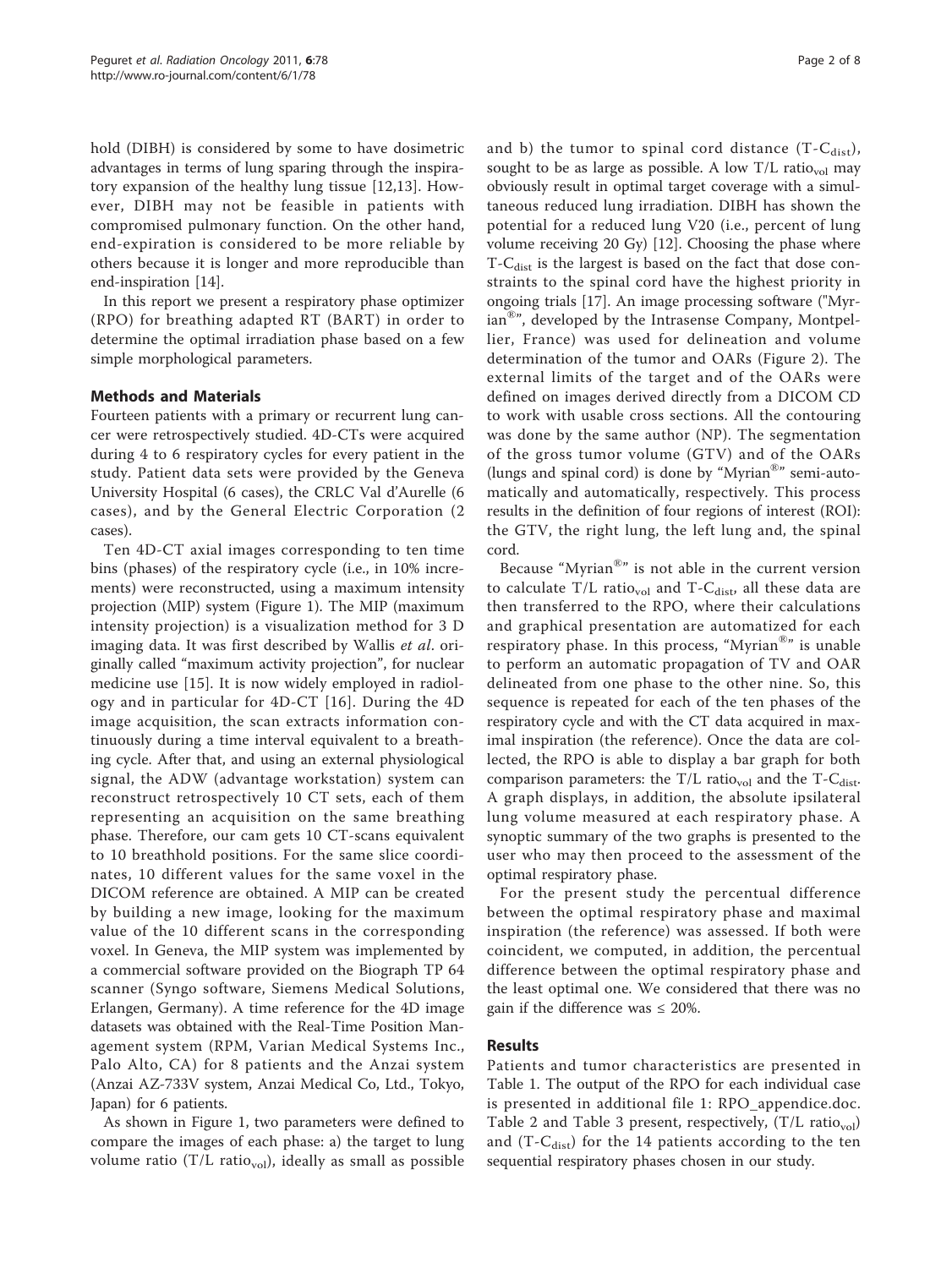<span id="page-2-0"></span>

As also shown in Table [2,](#page-4-0) maximal inspiration occurred mostly at the beginning of the 4D-CT recording: phase 0-9% in 9 patients and 10-19% in 4 patients. Only in patient #9 maximal inspiration occurred during the phase 60-69% of the respiratory cycle. Concerning the optimal  $T/L$  ratio<sub>vol</sub>, the optimal respiratory phase coincided with maximal inspiration in only 6 cases. The mean difference between the optimal respiratory phase and maximal inspiration (the reference) was  $15\%$  (SD  $\pm$ 

19) ranging from 0 (optimal phase coinciding with maximal inspiration) to 67%. Compared to the worst phase of the respiratory cycle, the mean difference between the optimal phase and the less optimal one was 34% (SD  $\pm$  18) ranging from 12 to 79%.

Regarding the second parameter, the  $T-C<sub>dist</sub>$ , the optimal phase coincided with maximal inspiration in only 3 cases (Table [3\)](#page-4-0). The mean difference between the optimal respiratory phase and maximal inspiration was 5.5%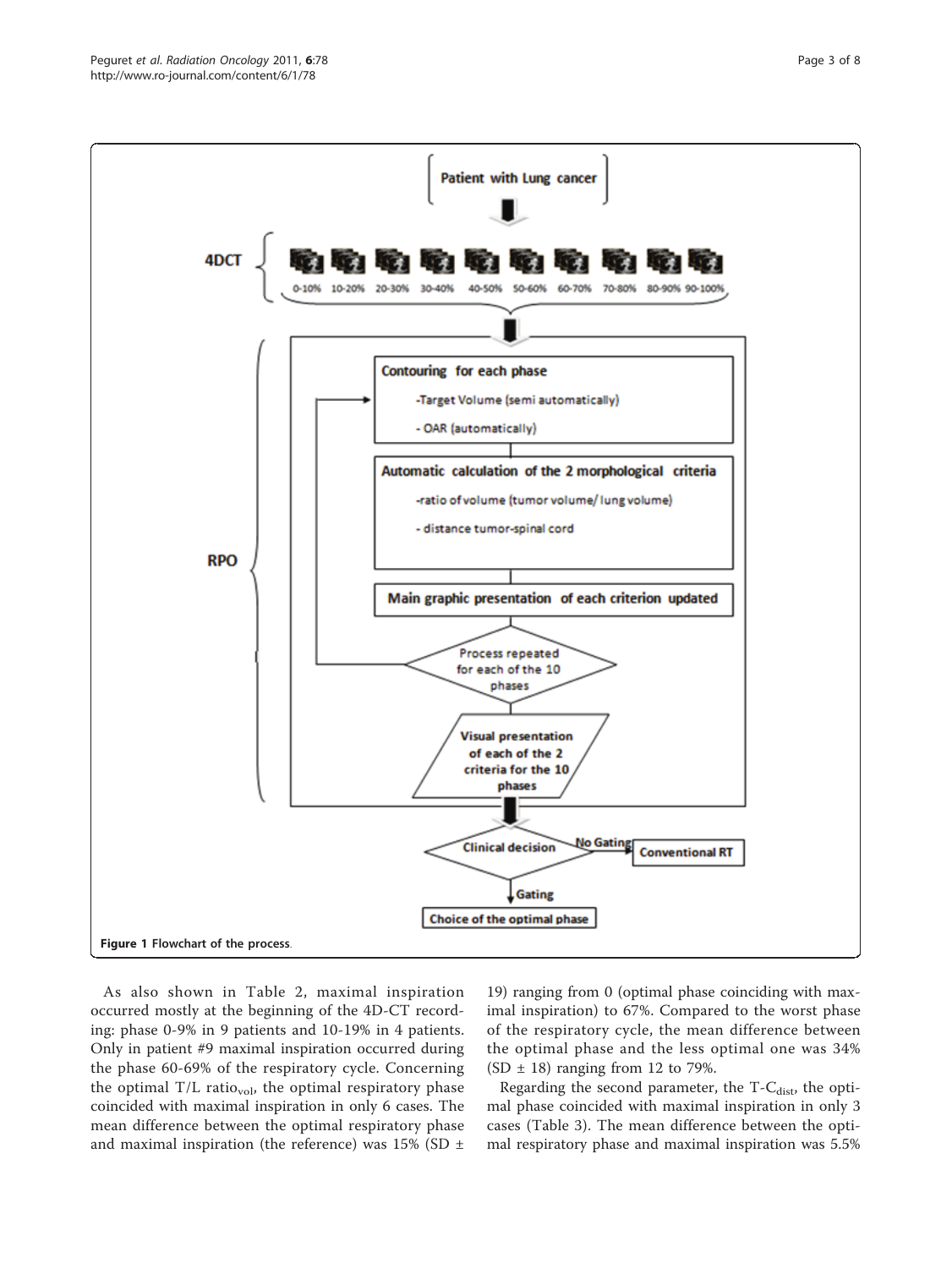<span id="page-3-0"></span>

Figure 2 Visualization of all the "ROI" necessary to calculate the criteria of comparison.

## Table 1 Patients and tumor characteristics

| Patient        | Age     | Sex | <b>Site</b>        | Stage              | Histology    | Mean GTV volume (cm <sup>3</sup> ) |
|----------------|---------|-----|--------------------|--------------------|--------------|------------------------------------|
|                | unknown | M   | Right middle lobe  | T2N0M0             | unknown      | 90                                 |
| $\overline{2}$ | unknown | F   | Left lower lobe    | TXN2M0             | unknown      | 403                                |
| 3              | 46      | M   | Right paratracheal | TXN3M0             | <b>SCC</b>   | 27                                 |
| 4              | 51      | M   | Right upper lobe   | T2N2M0             | <b>NSCLC</b> | 86                                 |
| 5              | 75      | F   | Right lower lobe   | T1N0M0             | AC           | $\overline{2}$                     |
| 6              | 75      | F   | Right lower lobe   | T1N0M0             | AC           | $\overline{2}$                     |
| 7              | 71      | M   | Right upper lobe   | T1N0M0             | unknown      | 7                                  |
| 8              | 64      | F   | Right upper lobe   | T1N0M0             | AC           | 10                                 |
| 9              | 62      | M   | I eft lower lobe   | T3N0M0             | unknown      | 2                                  |
| 10             | 81      | F   | Left lower lobe    | T2N1M0             | <b>SCC</b>   | 68                                 |
| 11             | 65      | M   | Left upper lobe    | Stage IV (M1)      | <b>SCC</b>   | 37                                 |
| 12             | 81      | M   | Right middle lobe  | T2N1M0             | <b>SCC</b>   | 66                                 |
| 13             | 70      | M   | Right upper lobe   | T1N0M0             | AC           | 6                                  |
| 14             | 63      | F   | Right lower lobe   | Extensive, disease | <b>SCLC</b>  | 10                                 |

Table 1: SCC = squamous cell carcinoma, NSCLC = non-small cell lung cancer, AC = adenocarcinoma, SCLC = small cell lung cancer.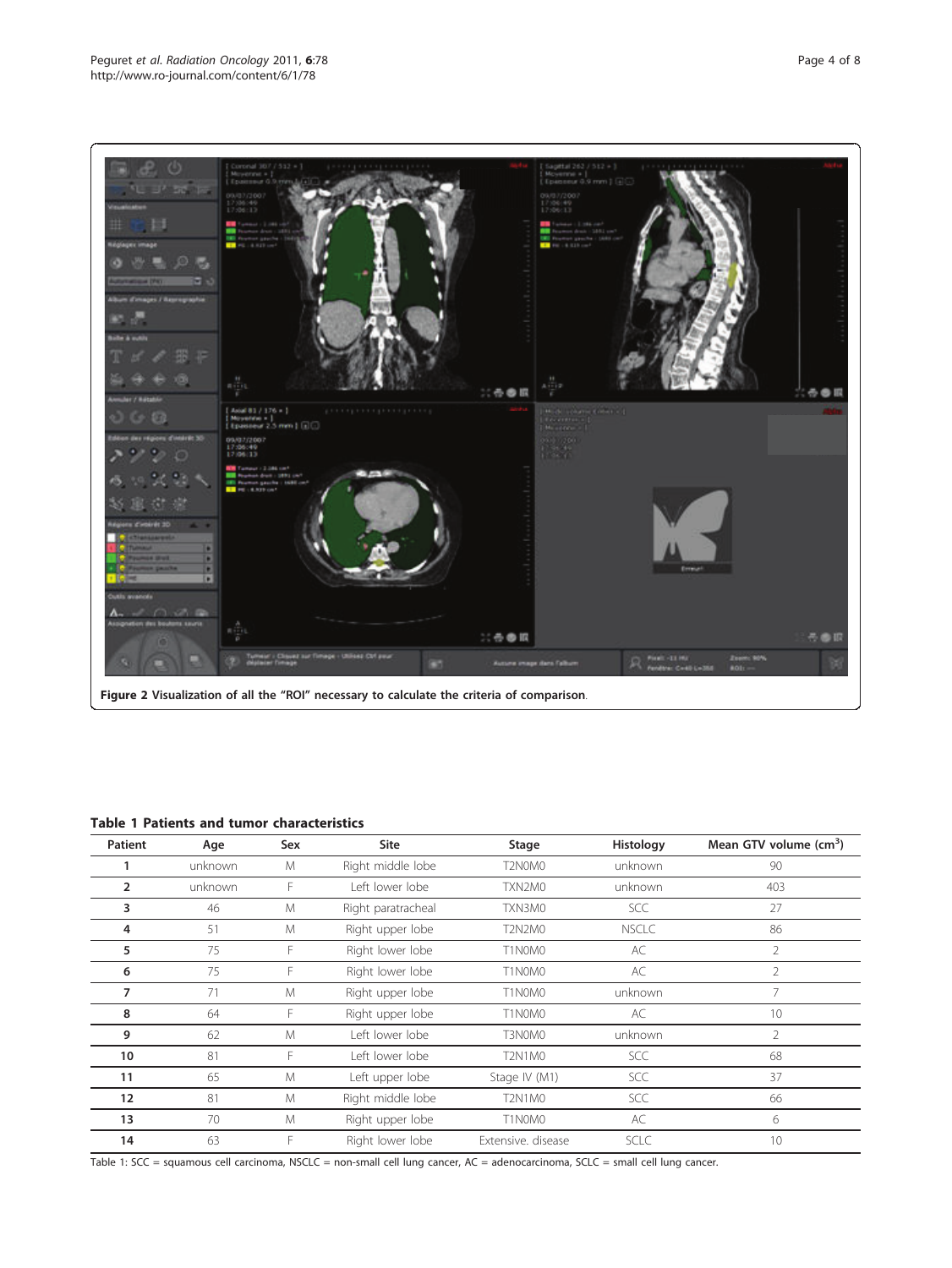| Patient |             |               |               |            | Respiratory phase | Phase $opt =$<br>ref | % gain opt/<br>ref | % gain opt/<br>worst |            |               |     |              |    |
|---------|-------------|---------------|---------------|------------|-------------------|----------------------|--------------------|----------------------|------------|---------------|-----|--------------|----|
|         | $0 -$<br>9% | $10 -$<br>19% | $20 -$<br>29% | 30-<br>39% | $40 -$<br>49%     | $50-$<br>59%         | 60-<br>69%         | $70-$<br>79%         | 80-<br>89% | $90 -$<br>99% |     |              |    |
| 1       | 1.90        | 2.00          | 1.60          | 2.00       | 1.90              | 1.90                 | 2.20               | 2.00                 | 1.90       | 1.90          | no  | 20           | 27 |
| 2       | 33.5        | 35.8          | 44.7          | 56.6       | 65.5              | 71.7                 | 71.1               | 59.0                 | 45.8       | 37.6          | yes | $\mathbf{0}$ | 53 |
| 3       | 1.20        | 1.10          | 1.20          | 1.00       | 1.20              | 1.30                 | 1.20               | 1.30                 | 1.20       | 1.20          | no  | 17           | 23 |
| 4       | 5.10        | 6.00          | 5.90          | 6.00       | 6.70              | 6.40                 | 6.40               | 6.6                  | 6.00       | 5.50          | yes | $\circ$      | 24 |
| 5       | 0.09        | 0.06          | 0.08          | 0.13       | 0.14              | 0.15                 | 0.12               | 0.08                 | 0.07       | 0.13          | no  | 33           | 60 |
| 6       | 0.12        | 0.04          | 0.11          | 0.16       | 0.14              | 0.19                 | 0.12               | 0.10                 | 0.09       | 0.17          | yes | 67           | 79 |
| 7       | 0.25        | 0.23          | 0.22          | 0.22       | 0.22              | 0.23                 | 0.24               | 0.24                 | 0.24       | 0.24          | no  | 12           | 12 |
| 8       | 0.30        | 0.30          | 0.36          | 0.41       | 0.44              | 0.43                 | 0.42               | 0.44                 | 0.42       | 0.31          | yes | $\circ$      | 32 |
| 9       | 0.11        | 0.11          | 0.09          | 0.09       | 0.09              | 0.11                 | 0.12               | 0.12                 | 0.12       | 0.12          | no  | $\Omega$     | 25 |
| 10      | 5.50        | 5.60          | 5.80          | 5.90       | 5.90              | 6.70                 | 6.30               | 5.90                 | 5.70       | 6.10          | yes | $\Omega$     | 18 |
| 11      | 2.75        | 2.15          | 1.76          | 1.86       | 1.53              | 1.90                 | 2.15               | 1.95                 | 2.18       | 2.64          | no  | 29           | 44 |
| 12      | 5.50        | 5.70          | 5.20          | 5.60       | 4.70              | 3.80                 | 4.50               | 4.70                 | 4.80       | 5.30          | no  | 31           | 33 |
| 13      | 0.26        | 0.26          | 0.26          | 0.27       | 0.25              | 0.32                 | 0.32               | 0.32                 | 0.31       | 0.26          | no  | 4            | 22 |
| 14      | 0.40        | 0.42          | 0.47          | 0.48       | 0.40              | 0.44                 | 0.52               | 0.44                 | 0.40       | 0.40          | yes | $\circ$      | 23 |

<span id="page-4-0"></span>Table 2 Tumor to lung volume parameter (T/L ratio<sub>vol</sub> = 100\* Tumor volume/Ipsilateral lung volume)

Phase where maximal inspiration was observed is indicated by underlining

 $Ref =$  maximal inspiration,  $opt =$  optimal phase found by RPO, worst = worst phase found by RPO

(SD  $\pm$  7.0) ranging from 0 to 27%. Compared to the worst phase of the respiratory cycle, the mean difference between the optimal phase and the less optimal one was 10% (SD  $\pm$  11) ranging from 2 to 46%.

With a cut-off of 20% only 2 cases showed no benefit in either of both parameters (patients #7 and #10). In 11 patients, however, a substantial gain was observed for the  $T/L$  ratio<sub>vol</sub>, the optimal phase coinciding with maximal inspiration in 4 (28.6%) and differing from maximal inspiration in 7 (50%). In only one patient (7%) (Patient

#4) maximal inspiration was optimal for the  $T/L$  ratio<sub>vol</sub>, but was suboptimal for the  $T-C_{\text{dist}}$  Figure [3](#page-5-0) displays the corresponding overall summary.

### **Discussion**

Physiological respiratory motion is a major challenge for lung cancer RT. The range of motion can reach an average up to  $12 \pm 6$  mm for tumors in the lower lung lobes [[18](#page-7-0)]. Giraud et al., observed large diaphragm displacements in the cranio-caudal direction during free

Table 3 Tumor to spinal cord distance parameter (T- $C_{dist}$ ) in mm.

| Patient        |             |                 |               |            | Respiratory phase | Phase $opt =$<br>ref | % gain opt/<br>ref | % gain opt/<br>worst |            |            |     |                |                |
|----------------|-------------|-----------------|---------------|------------|-------------------|----------------------|--------------------|----------------------|------------|------------|-----|----------------|----------------|
|                | $0 -$<br>9% | $10 -$<br>19%   | $20 -$<br>29% | 30-<br>39% | 40-<br>49%        | 50-<br>59%           | 60-<br>69%         | $70-$<br>79%         | 80-<br>89% | 90-<br>99% |     |                |                |
| 1              | 165         | 164             | 163           | 167        | 170               | 167                  | 168                | 166                  | 165        | 164        | no  | $\overline{4}$ | 4              |
| $\overline{2}$ | 66          | 67              | 66            | 68         | 69                | 68                   | 67                 | 69                   | 66         | 67         | no  | 5              | 5              |
| 3              | 63          | 61              | 57            | 60         | 60                | 58                   | 61                 | 60                   | 58         | 58         | yes | 0              | 11             |
| 4              | 75          | 91              | 95            | 91         | 65                | 70                   | 70                 | 72                   | 79         | 74         | no  | 27             | 46             |
| 5              | 43          | 41              | 42            | 41         | 41                | 40                   | 40                 | 38                   | 37         | 40         | yes | 0              | 16             |
| 6              | 40          | 43              | 41            | 41         | 44                | 43                   | 39                 | 41                   | 40         | 42         | no  | 10             | 13             |
| 7              | 115         | 115             | 114           | 115        | 115               | 114                  | 116                | 113                  | 115        | 115        | no  |                | 3              |
| 8              | 126         | 129             | 129           | 128        | 127               | 128                  | 128                | 126                  | 126        | 127        | no  | 2              | $\overline{2}$ |
| 9              | 72          | 72              | 72            | 71         | 72                | 70                   | $\frac{71}{2}$     | 72                   | 71         | 71         | no  | 0              | 3              |
| 10             | 47<br>--    | 50              | 50            | 48         | 47                | 47                   | 51                 | 51                   | 49         | 49         | no  | 9              | 9              |
| 11             | 74          | $\overline{20}$ | 72            | 70         | 70                | 71                   | 73                 | 72                   | 70         | 71         | no  | 6              | 6              |
| 12             | 61          | 60              | 58            | 61         | 63                | 61                   | 64                 | 63                   | 64         | 68         | no  | 11             | 17             |
| 13             | 83          | 84              | 84            | 84         | 84                | 84                   | 84                 | 84                   | 85         | 84         | no  | 2              | 2              |
| 14             | 92          | 90              | 89            | 88         | 89                | 90                   | 90                 | 90                   | 88         | 88         | yes | 0              | 5              |

Phase where maximal inspiration was observed is indicated by underlining

 $Ref =$  maximal inspiration,  $opt =$  optimal phase found by RPO, worst = worst phase found by RPO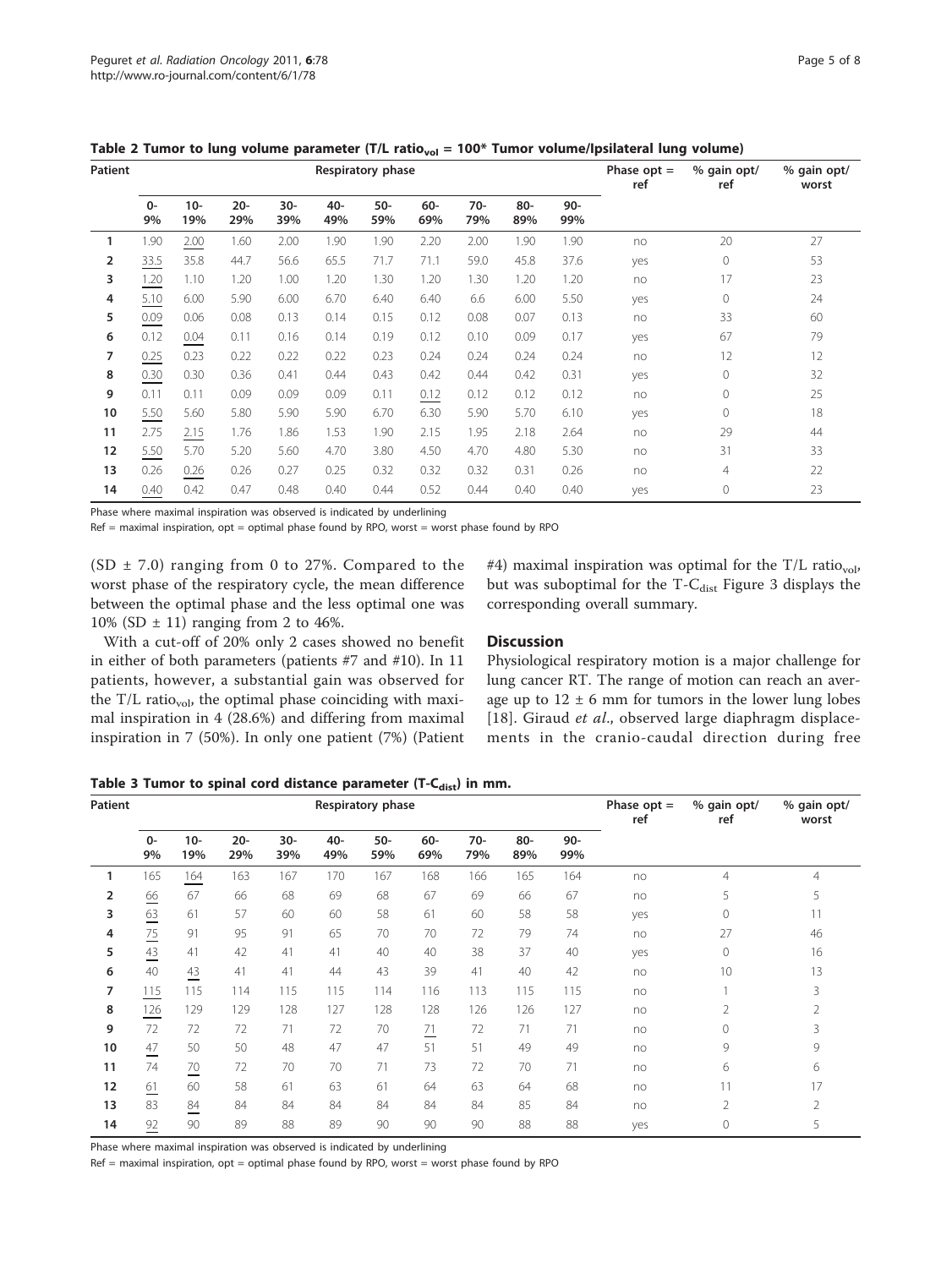<span id="page-5-0"></span>

breathing with an average range of 34 mm and a maximum of 67 mm between inspiration and expiration. Reduced motion, however, has been reported for tumors in the lung apices with an average of 8 mm displacement in the cranio-caudal direction between inspiration and expiration [[19\]](#page-7-0). A patient's breathing pattern varies from day to day (inter-fraction motion) and can vary during an individual RT fraction (intra-fraction motion) [[20](#page-7-0)]. As a consequence of respiratory motion, planning target volume (PTV) margins in the order of 1.5-2 cm

are commonly used for RT without breathing control. These margins increase, obviously, the irradiated lung volume and consequently the risk of pulmonary radiation toxicity [[21](#page-7-0)]. The most consistent and predictive parameters for radiation induced lung toxicity are the V20 and the mean lung dose (MLD) [[22](#page-7-0),[23](#page-7-0)]. It is widely accepted that keeping V20 <30-37% and MLD <20Gy may yield a relatively low risk of pneumonitis (<20%).

Our findings are consistent with Giraud et al., in his analysis of intrathoracic organ motion during breathing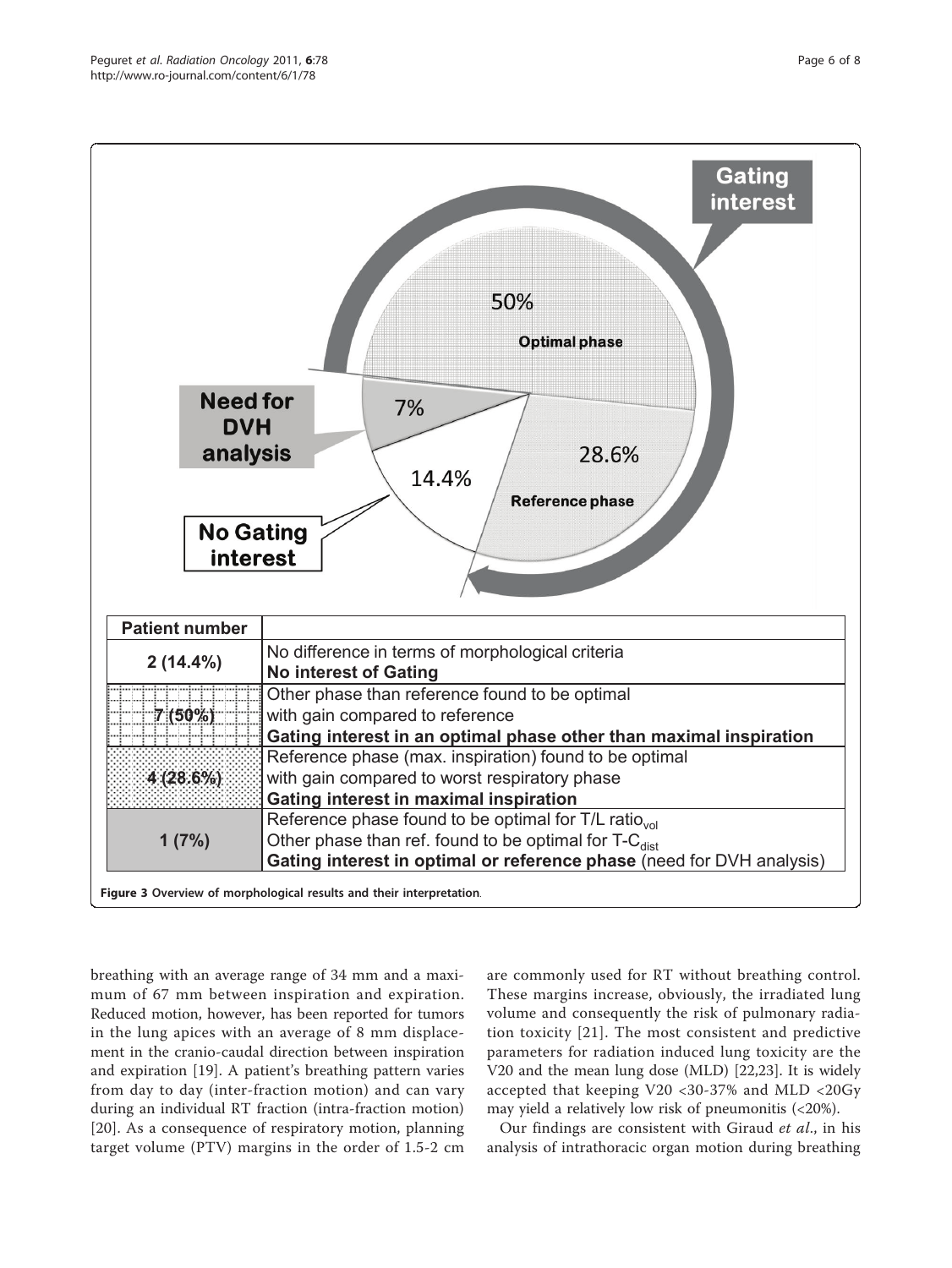<span id="page-6-0"></span>[[19\]](#page-7-0). Indeed, tumors growing in the lower lung lobes and not attached to the diaphragm (i.e., patients #2, #5, #6, #9, #10, and #14) presented with large variation of  $T/L$  ratio<sub>vol</sub> or  $T-C_{dist}$ , translating in a potential benefit from respiratory gating techniques. Giraud et al., observed also that the smallest displacements were in the apices and near the tracheal carina. This is in agreement with our observation that centrally located tumors may benefit less from gating based on the present algorithm, especially when fibrous attachments to the mediastinum restrict their mobility (e.g., patient #3). Five tumors growing in the superior lung regions (i.e., patients #4, #7, #8, #11, and #13) presented less, though not negligible, changes in the chosen comparative parameters. For patients with tumors growing in the posterior mediastinum, close to the spinal cord, the RPO helped to find the optimal respiratory phase other than maximal inspiration (i.e., patient #4). Maximum inspiration, the reference, was optimal in only 28.6% of cases (Figure [3\)](#page-5-0). In 50%, however, other phases of the respiratory cycle were found to be optimal as identified by RPO.

Although, gating techniques are reasonably time consuming, and they may not be needed for every patient. A threshold of tumor motion or tumor volume needs to be defined above which gating can be recommended. Starkschall et al., found that patients with small tumors (GTV <100 cm3) benefitted the most from gating [[24](#page-7-0)]. Therefore, the RPO software may also help to identify patients with minimal tumor motion influence for whom a gating-free treatment can be recommended.

Easy to apply in daily routine, fast in getting the optimization result, and no special hardware needed are the main practical advantages of the RPO worth to be highlighted. It is important, however, to plan on a 4D-CT to be able to acquire synchronized image sets. Data analysis represents about 2000 calculations (volumes, densities, surfaces, inertia axes, density histograms, ratio of volumes, and distances) for every patient.

Variability in target volume delineation is a major source of error in 4D-CT treatment planning. Because all the contours were defined by the same author, interobserver variability was unavailable in our study in response to the need of technique novelties claimed in some recent literature in the 4D-CT era [\[25](#page-7-0)]. In a new version of the Myrian software, a contour propagation tool has been integrated which is expected to reduce intra-observer variability, but the accuracy of this tool needs to be investigated in a dedicated study before implementation in clinical routine.

An evident limitation of our study is the reduced number of patients studied so far and the restricted morphological parameters of the comparison not including dose-volume parameters in the analysis. Nevertheless, it seems reasonable to assume a dosimetric gain when treating patients in the optimal respiratory phase selected by the RPO.

Further development of the presented software is planned in order to adapt it for tumor locations in the upper abdomen as treatment reproducibility may also be conditioned by respiratory motion. In addition, the density histograms obtained with "Myrian®" may also be used to assess the treatment response after treatment.

## Conclusion

The RPO software presented in this study can help to determine the optimal respiratory phase for gated RT based on a few simple morphological parameters. Easy to apply in daily routine, it may be a useful tool for selecting patients who might benefit from BART.

#### Acknowledgements

We would like to thank Jean B Dubois and Antoine Serre for their initial conceptual and logistic help in this project. We also underline the great cooperation with the team of Intrasense Company, specially Stephane Chemouny and Frederic Banegas for their unfailing help to solve technical issues during this study.

#### Consent

Written informed consent was obtained from the Geneva's patient for publication and accompanying images. A copy of the written consent is available for review by the Editor-in-Chief of this journal.

#### Author details

<sup>1</sup>Department of Radiation Oncology, University Hospital, Geneva, Switzerland. <sup>2</sup> Department of Nuclear Medicine, University Hospital, Geneva, Switzerland. <sup>3</sup>Department of Radiation Oncology, CRLC Val d'Aurelle, Montpellier, France.

#### Authors' contributions

NP conceived the RPO software, provided and cared for study patients, performed all target volume and OAR delineation, contributed to data acquisition and drafted the manuscript. JV contributed to the study design, provided and cared for study patients, contributed to data acquisition and revised the manuscript critically. VVH contributed to the presentation of our results and revised the manuscript critically. PF contributed to the study design (in particular the choice of the morphological criteria), and provided Montpellier patient data. DA contributed to the study design (in particular the choice of the morphological criteria) and provided cooperation with CLRC Val d'Aurelle. HZ conceived and introduced the use of low dose 4DCT in Geneva and contributed to data acquisition. MW provided collaboration with the Nuclear Medicine department in Geneva and provided and cared for study patients in the Nuclear Medicine department. OR provided collaboration with the Nuclear Medicine department in Geneva and assumed the overall responsibility from the Nuclear Medicine department. RM permitted to NP to develop this study in the Radiation Oncology department in Geneva, revised the manuscript critically and assumed the overall responsibility for the study. All authors read and approved the final manuscript.

#### Competing interests

The authors declare that they have no competing interests.

#### Received: 23 March 2011 Accepted: 24 June 2011 Published: 24 June 2011

#### References

1. Perez CA, Bauer M, Edelstein S, Gillespie BW, Birch R: [Impact of tumor](http://www.ncbi.nlm.nih.gov/pubmed/3009368?dopt=Abstract) [control on survival in carcinoma of the lung treated with irradiation.](http://www.ncbi.nlm.nih.gov/pubmed/3009368?dopt=Abstract) Int J Radiat Oncol Biol Phys 1986, 12(4):539-47.